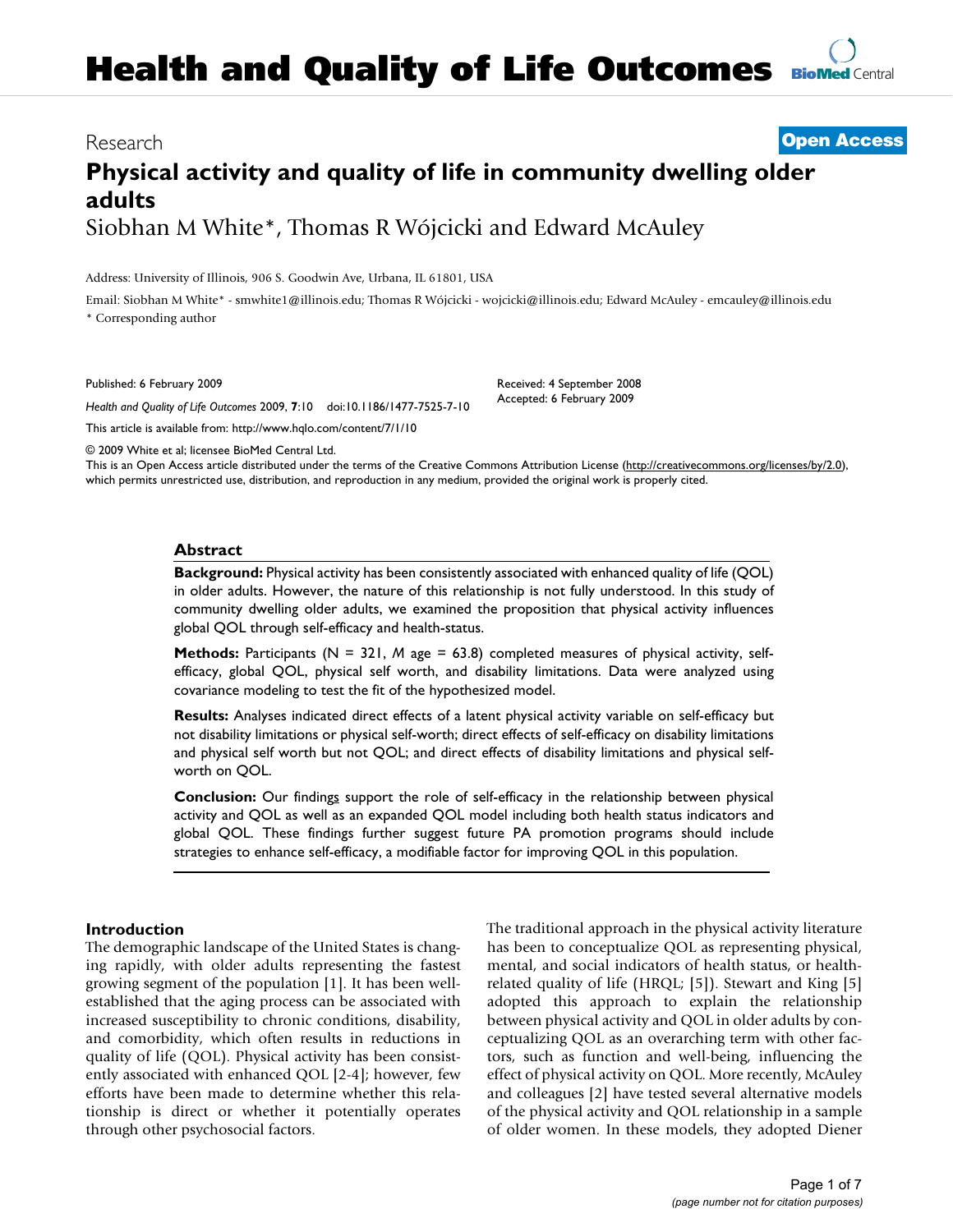and colleagues' [6] position that QOL is a global construct reflecting a cognitive judgment of an individual's life. This contrasts with more traditional approaches to HRQL which view physical and mental health status as QOL outcomes. McAuley et al. [2] argued that HRQL represents a more proximal QOL indicator than global QOL. The model that best fit their data was based on social cognitive theory [7] and suggested that physical activity had a direct influence on self-efficacy [7] and, in turn, indirectly influenced QOL through indicators of physical and mental health status. Some support for such a model has also been reported in a study of individuals with multiple sclerosis [8].

In the context of older adults, a number of physical and psychosocial factors might represent mental and physical health status outcomes. For example, Elavsky and colleagues [9] have noted that self-esteem has consistently been shown to be influenced by physical activity, especially when measured from a multidimensional and hierarchical perspective [10-12]. Moreover, self-esteem has repeatedly been shown to be a strong predictor of QOL [13,14]. Importantly, self-efficacy has also been suggested to mediate physical activity effects on self-esteem [11] and some evidence exists to support this proposition [15]. Thus, self-esteem, and in particular physical self-esteem, would appear to be an important mental health status indicator in the context of the physical activity and QOL relationship. From a physical health status perspective, the likelihood of developing some type of disability increases exponentially as we age, [16] and there is evidence to suggest that disability is an important outcome of physical inactivity [17,18]. Additionally, physical activity has been suggested to offer a protective effect against functional limitations [19], a precursor to disability. Whether factors such as physical self-esteem and disabilities are implicated in the physical activity and QOL relationship, however, has yet to be determined.

Prohaska et al. [20] have made the important observation that many theoretical approaches to understanding physical activity and its consequences in older adults rarely take into consideration the role played by the demographic characteristics of participants. This may be an important issue to consider given that the lowest levels of physical activity participation are reported by adults of poorer socioeconomic status (SES) [21] and that fewer exercise facilities are found in low SES neighborhoods [22]. Furthermore, minorities typically report greater levels of sedentary behavior than their white counterparts [23]. Moreover, age is inversely related to physical activity with only 26% of individuals aged 65–74 years, and only 10% percent of those aged 85 years and over, meeting public health recommendations [24]. It is therefore important to determine whether the proposed relationships among physical activity, self-efficacy, and indicators of QOL hold when controlling for demographic influences.

In this study, we attempted to replicate the McAuley et al. [2] model of the physical activity and QOL relationship in a sample of community dwelling older men and women. We hypothesized that physical activity would directly influence self-efficacy, which would be associated with health status indicators. In turn, we expected health status to be associated with global QOL (see Figure 1). Finally,



# **Figure 1** Model of relationships between physical activity, self-worth, disability limitations, and  $\alpha$

**Model of relationships between physical activity, self-efficacy, physical self-worth, disability limitations, and quality of life**. Values in parentheses represent relationships after controlling for age, income, race, education, and chronic health conditions. PA = physical activity; GLTEQ = Godin Leisure Time Exercise Questionnaire; PASE = Physical Activity Scale for the Elderly; SE = self-efficacy; PSW = physical self-worth;  $DL =$  disability limitations;  $QOL =$  quality of life.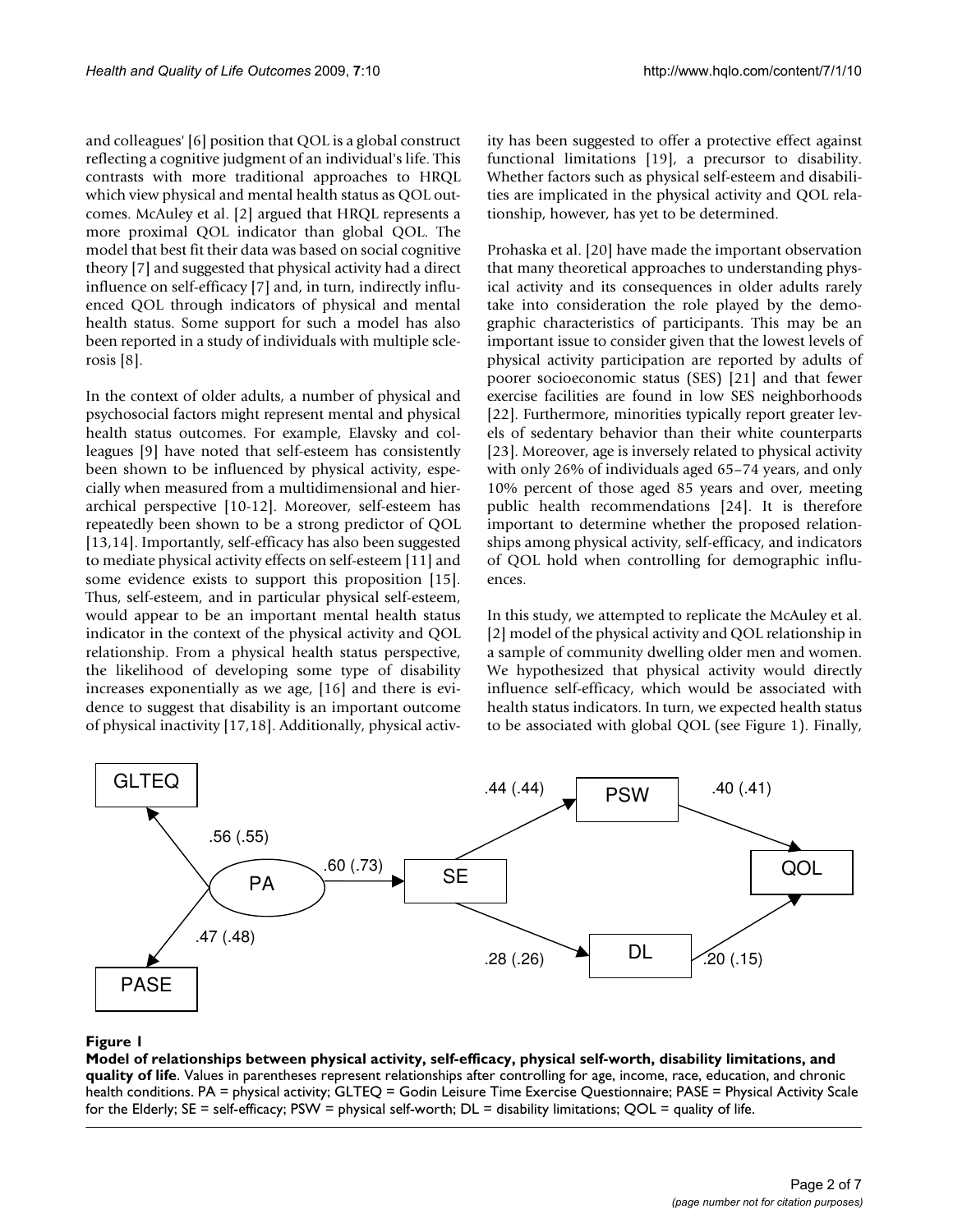we examined whether these relationships were independent of the influence of demographic factors.

# **Method**

#### *Participant recruitment*

We recruited community dwelling adults aged 50 and older via flyers and electronic newsletters advertising participation in a study of physical activity beliefs. A total of 349 individuals expressed initial interest and 343 individuals agreed to participate following telephone contact. We mailed a battery of questionnaires to the participants, of which 320 (93%) were returned. Incorrect or missing contact information was the primary reasons for non-participation following initial recruitment into the study.

# *Measures*

#### *Demographics*

A brief questionnaire was used to collect the demographic variables of sex, age, education, income, and race/ethnicity.

# *Physical activity*

We used two self-report measures to assess physical activity participation. The first was the Godin Leisure Time Exercise Questionnaire (GLTEQ; [25]), a simple, selfreport instrument assessing usual physical activity during the past seven days. This measure includes three openended items that measure the frequency of strenuous (e.g., jogging), moderate (e.g., fast walking), and mild (e.g., easy walking) exercises for periods of more than 15 minutes. We also measured physical activity with the Physical Activity Scale for the Elderly (PASE; [26]). The PASE is a 10-item instrument designed to assess physical activity in large samples of older persons over a one-week time period. The PASE assesses frequency and duration of participation in leisure activities (e.g., walking outside the home, light, moderate and strenuous sport and recreation) along with participation in housework, lawn work/ yard care, home repair, outdoor gardening and caring for others. Scores from the PASE have been reported to be a valid measure of physical activity participation in the elderly [27,28] and are expressed as activity counts. In subsequent analyses, we modeled these two measures as a latent physical activity variable.

# *Self-efficacy*

We measured self-efficacy with a modification of the Exercise Self-Efficacy Scale [29] which assesses participants' beliefs in their ability to continue exercising five times per week, at moderate intensities, for 30 or more minutes per session, and at two-week increments over the next 12 weeks. This measure has been frequently used to assess self-efficacy for physical activity [30,31] and is composed of six items scored on a 100-point percentage scale ranging from 0% (not at all confident) to 100% (highly confident). Item responses are summed and divided by six resulting in a possible range of 0–100. Internal consistency for the measure was excellent ( $\alpha$  > .90).

# *Physical Health Status*

We used the eight-item disability limitations subscale of the abbreviated Late Life Function and Disability Instrument (LL-FDI; [32]) to assess physical health status. The measure is scored on a 1 to 5 scale  $(1 = \text{completely lim-}$ ited; 5 = not at all limited) with higher scores reflecting *fewer* limitations. This measure had good internal consistency ( $\alpha$  = .83) and reflects physical health status in the context of carrying out household and social activities.

#### *Mental Health Status*

As previously noted, we characterized mental health status as self-esteem, specifically, physical self-worth, as it has been identified as a consistent psychological determinant of QOL. We used the 6-item physical self-worth scale of Fox and Corbin's Physical Self-Perception Profile [33]. A sample item from this scale is "I am extremely proud of who I am and what I can do physically." Participants indicated on a 4-point scale the degree to which each item was characteristic or true of them. Responses range from 1 (not at all true) to 4 (completely true). Internal consistency of this scale was excellent ( $\alpha$  = .90) in the present study.

# *Quality of Life*

We measured global QOL with the Satisfaction with Life Scale (SWLS; [34]), a 5-item measure, with each item rated on a 7-point scale from strongly disagree (1) to strongly agree (7). Higher scores represent greater life satisfaction. In a review of SWLS research, Pavot and Diener [35] presented evidence for the ability of SWLS to successfully detect changes in life satisfaction over time and the course of clinical interventions. The SWLS has demonstrated acceptable internal reliability and validity in older populations [35,36] and has been shown to be associated with physical activity levels [2,9]. Internal consistency in the present study was excellent ( $\alpha$  = .90).

# *Procedures*

Complete details of recruitment procedures and data collection procedures can be found elsewhere [37]. Briefly, Institutional Review Board approved informed consent and all study materials were mailed to participants who then returned completed forms in a self-addressed stamped envelope whereupon participants were entered into a lottery to win one of twenty \$50.00 cash prizes.

# *Data analysis*

We analyzed the data using covariance modeling with the full-information maximum likelihood (FIML) estimator in Mplus 5.0 [38]. In the present study, 0.9% of disability limitations data (*n* = 3), 0.3% of self-efficacy data (*n* = 1), 1.9% of GLTEQ physical activity data  $(n = 6)$ , 1.9% of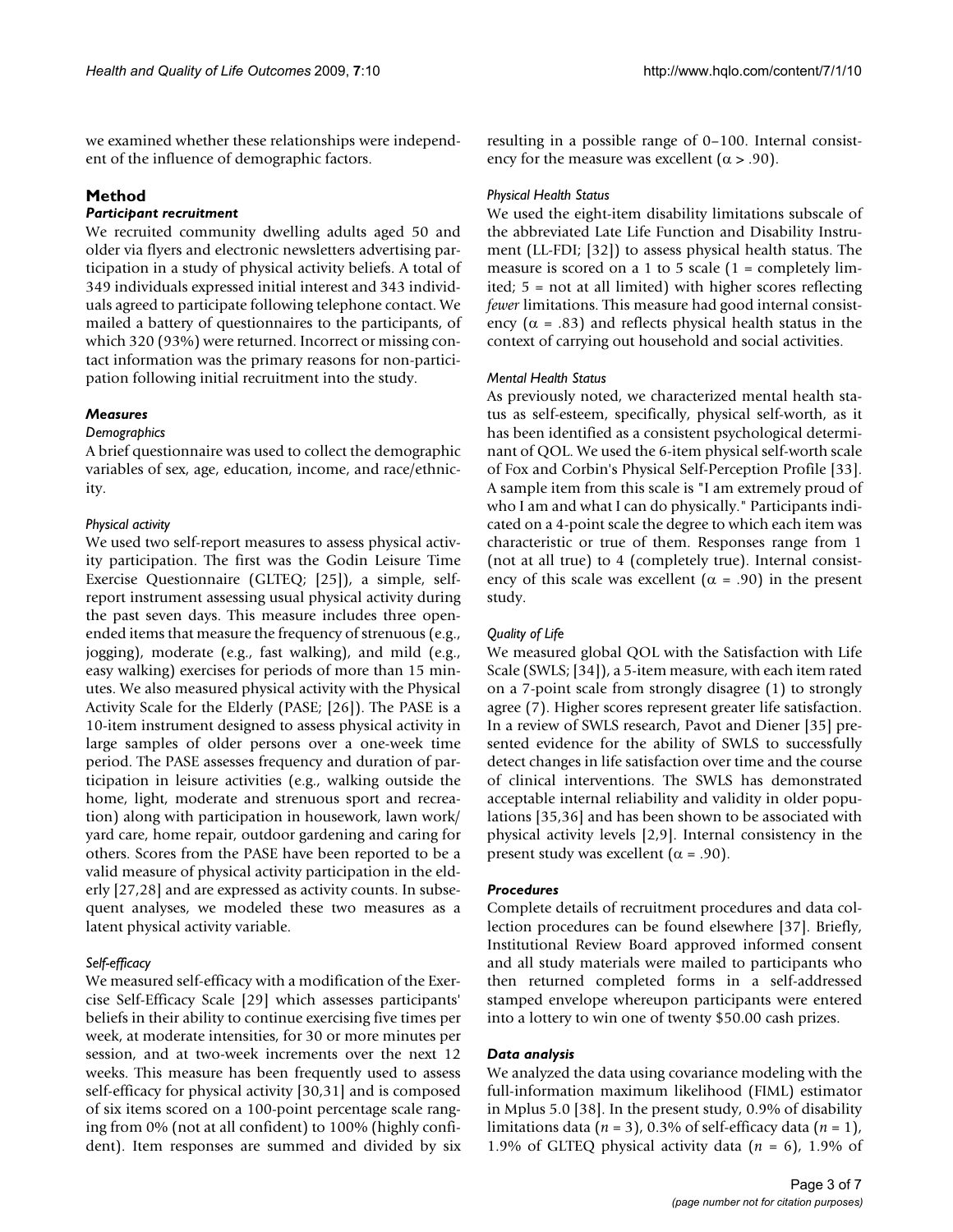physical self-worth data (*n* = 6), 1.9% of satisfaction with life data  $(n = 6)$ , and 6.2% of PASE physical activity data  $(n = 20)$  were missing.

#### *Model testing*

The hypothesized model proposed: direct effects of the latent physical activity variable on self-efficacy but not disability limitations or physical self-worth; direct effects of self-efficacy on disability limitations and physical selfworth but not QOL; and direct effects of disability limitations and physical self-worth on QOL. Given that the proposed model adequately fit the data, we conducted a second analysis in which the effects of demographic factors on model fit and path coefficients, as well as the model components themselves, were tested.

#### *Model fit*

We evaluated the fit of the proposed model for the data with the chi-square statistic, standardized root mean square residual (SRMR), and Comparative Fit Index (CFI). The chi-square statistic assesses perfect fit of the model to the data [39]. The SRMR is the average of the standardized residuals between the specified and obtained variancecovariance matrices. The SRMR should be less than .08 to indicate good model fit [40]. The CFI is an incremental fit index and tests the proportionate improvement in fit by comparing the target model to a baseline model with no correlations among observed variables. Values approximating 0.95 are indicative of good model-data fit [40]. The model tested and standardized parameter estimates are shown in Figure 1.

# **Results**

# *Descriptive Statistics*

Complete demographic details of the sample have been reported elsewhere [37]. Briefly, the sample was predominantly white (88.7%) and female (80.1%) with a mean age of 63.8 yrs ( $SD = 9.6$ ). The majority of the sample (68.1%) earned \$40,000 or more per year. Table 1 shows the mean scores and standard deviations for all measures included in the data analysis plus their correlations with

**Table 1: Correlations among all model constructs**

each other. As can be seen, the sample was low to moderately active, moderately efficacious, and with few disabilities. Correlations indicated that both of the physical activity measures (i.e., PASE and GLTEQ) were significantly correlated with all model constructs with the exceptions of the association between the PASE and SWLS and the GLTEQ with disability limitations. Self-efficacy was significantly associated with all model constructs. In sum, being more active was associated with being more efficacious, having fewer disability limitations, reporting higher physical self-worth, and being more satisfied with one's life.

#### *Structural Equation Modeling of Hypothesized Relationships*

The path model tested and all standardized path coefficients are shown in Figure 1. The model represented a good fit to the data,  $\chi^2$  = 15.59,  $p$  = .05; CFI = .97; SRMR = .04, meeting the accepted criteria suggested by Hu and Bentler [40] with the SRMR below .08 and CFI approximating .95. As can be seen, higher levels of the latent physical activity construct were significantly associated with greater self-efficacy ( $\beta$  = .60) which was, in turn, associated with fewer disability limitations ( $\beta$  = .28) and higher physical self-worth (β = .44). Finally, reporting fewer disability limitations (β = .20) and higher self-worth  $(β = .40)$  was associated with being more satisfied with one's life. Overall, the model accounted for 22.4% of the variance in satisfaction with life. Thus, these data would appear to support the social cognitive perspective argued by McAuley and colleagues [2] that self-efficacy and physical and mental health status variables play intermediary roles in the physical activity and QOL relationship. Additionally, the findings are supportive of the position that self-esteem, in the present context reflected by physical self-worth, is an important component of the physical activity and QOL relationship.

#### *Physical Activity, Quality of Life, and Demographics*

As noted earlier, relationships among physical activity and quality of life have been examined relatively inde-

|                                                | Physical Activity<br>Scale for the Elderly | Godin Leisure Time<br><b>Physical Activity</b> | <b>Exercise Self-</b><br>Efficacy | <b>Disability</b><br>Limitations | <b>Physical Self-</b><br>Worth | Satisfaction<br>with Life | Mean (SD)     |
|------------------------------------------------|--------------------------------------------|------------------------------------------------|-----------------------------------|----------------------------------|--------------------------------|---------------------------|---------------|
| Physical Activity Scale for<br>the Elderly     | 1.00                                       |                                                |                                   |                                  |                                |                           | 148.79(80.31) |
| Godin Leisure Time<br><b>Physical Activity</b> | $0.26***$                                  | 1.00                                           |                                   |                                  |                                |                           | 65.89 (33.99) |
| <b>Exercise Self-Efficacy</b>                  | $0.28**$                                   | $0.33**$                                       | 1.00                              |                                  |                                |                           | 33.71 (34.70) |
| <b>Disability Limitations</b>                  | $0.15*$                                    | 0.08                                           | $0.28**$                          | 1.00                             |                                |                           | 37.08 (4.27)  |
| Physical Self-Worth                            | $0.17**$                                   | $0.27**$                                       | $0.44***$                         | $0.23**$                         | I .00                          |                           | 17.14(4.27)   |
| Satisfaction with Life                         | 0.05                                       | $0.14*$                                        | $0.27**$                          | $0.29**$                         | $0.45***$                      | 1.00                      | 25.48(6.61)   |

\*\* Correlation is significant at *p* < .001

\* Correlation is significant at *p* < .01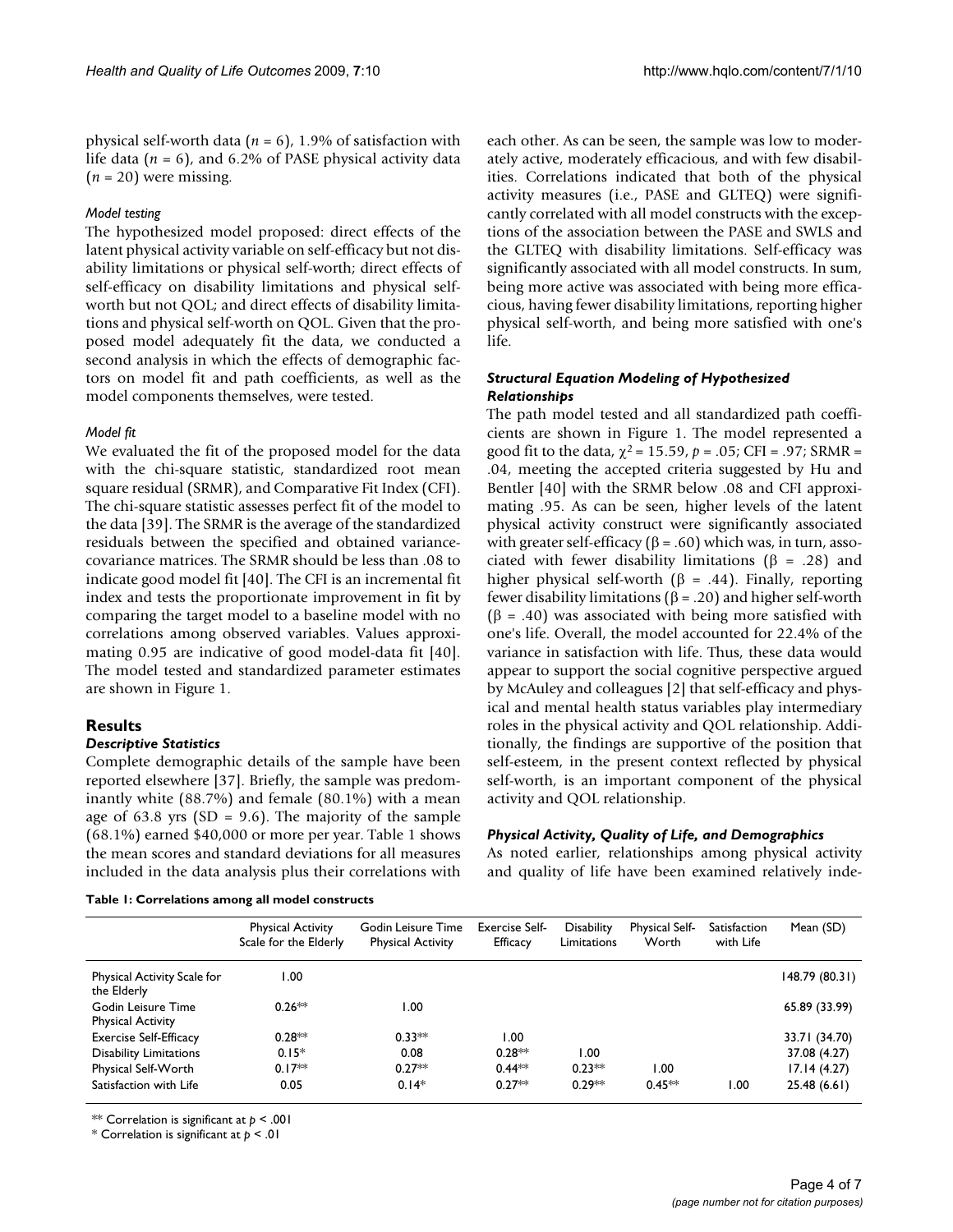pendent of demographic characteristics. Thus, the next model that we tested controlled for the contribution of age, race, sex, education, and income to model constructs. This allowed us to determine: (a) whether demographic characteristics changed the nature of the model relationships and (b) how demographic factors were related to individual components of the model.

This model fit the data reasonably well,  $\chi^2$  (13) = 38.16, *p*  $\epsilon$ .001; CFI = .93; SRMR = .04. The path coefficients of the hypothesized model were not dramatically changed, although the relationship between physical activity and self-efficacy increased from  $β = .60$  to  $β = .73$ . All path coefficients for this model are shown in parentheses in Figure 1. In terms of the relationships among model constructs and the demographic factors, several interesting relationships emerged. Participant age was significantly (*p*  $<$ .05) associated with physical activity (β = -.34), self-efficacy ( $\beta$  = .30), physical self-worth ( $\beta$  = .22), and satisfaction with life ( $\beta$  = .12). There were less consistent patterns of significant associations among the other demographic factors and model constructs: females reported fewer disability limitations ( $β = -.12$ ), white participants had a better sense of physical self-worth than other races ( $\beta$  = -.21), and those participants reporting higher levels of education also reported higher levels of satisfaction with life (β = .13). Finally, participants reporting higher income also reported fewer disability limitations ( $β = .20$ ).

#### **Discussion**

The purpose of this study was to determine whether the relationship between physical activity and QOL operates through self-efficacy and physical and mental health status pathways, as proposed by McAuley and colleagues [2], in a sample of community dwelling older men and women. The hypothesized associations were all significant, supporting the position that the relationship between physical activity and QOL can be understood as incorporating more proximal, modifiable, and temporally sensitive factors (e.g. self-efficacy), as well as more stable and global constructs (e.g. satisfaction with life). When we controlled for demographic variables the nature of these relationships did not change. The strengths of this study include the adoption of a well-established theoretical framework to understand the physical activity and QOL relationship, use of a relatively large community dwelling sample, and the application of contemporary statistical methods to examine the hypothesized associations.

In testing this model, we have restricted our assessments of mental and physical health status to physical selfesteem and disability frequency, respectively. In the case of esteem, we have done so because self-esteem has been frequently identified as a determinant of QOL. However,

it has been demonstrated that the effects of physical activity interventions on global self-esteem have tended to be rather small [41]. This contrasts with physical activity effects on domain levels of self-esteem, i.e., the physical level [11]. Given that we have previously proposed a model of physical activity and QOL as one which capitalizes on factors which are modifiable and thereby likely to be influenced by physical activity interventions, the inclusion of physical self-esteem in concert with other indicators of mental health status may be warranted.

Similarly, there is an increasing literature which suggests that physical activity has a protective effect on functional limitations as we age [19,42]. Within the disability model framework [43], functional limitations precede disability. However, little is known about physical activity effects on disability in older adults, in large part because few physical activity studies have measured disability [44]. Even in the present sample, which was relatively disability-free, disability limitations were significantly associated with QOL and self-efficacy. Importantly, self-efficacy has previously been reported to be predictive of self-reported disability over a 30-month period in a large sample of older adults with osteoarthritis of the knee [45]. Further identification of other factors that might map onto physical and health status outcomes is called for in order to further understand the complex relationship between physical activity and QOL in older adults.

Self-efficacy, however, does appear to play an important role as both an outcome of physical activity and an antecedent of more distal QOL indicators. Perceptions of capabilities are modifiable by virtue of providing the appropriate sources of efficacy information from physical activity participation and interventions. This would suggest that such interventions can be effectively structured to maximize physical activity effects on those factors which may influence more global QOL. For example, it has been demonstrated in both cross-sectional and longitudinal designs [15,46] that self-efficacy is associated with elements of physical self-esteem reflecting physical conditioning, strength, and attractive body. Designing programs that provide information about improvements in those aspects of physical activity associated with these elements of esteem (i.e., enhancing self-efficacy) are likely to further improve physical self-worth and, in turn, QOL. In a similar vein, provision of these types of efficacy enhancing experiences can lead older adults to change their views on what might be disabling conditions or perceived frequency of disability limitations [45]. Indeed, Katula, Rejeski, and Marsh [47] have recently reported that a relatively short (12-week) intervention of high velocity power training resulted in impressive gains in self-efficacy and QOL outcomes in a sample of older adults.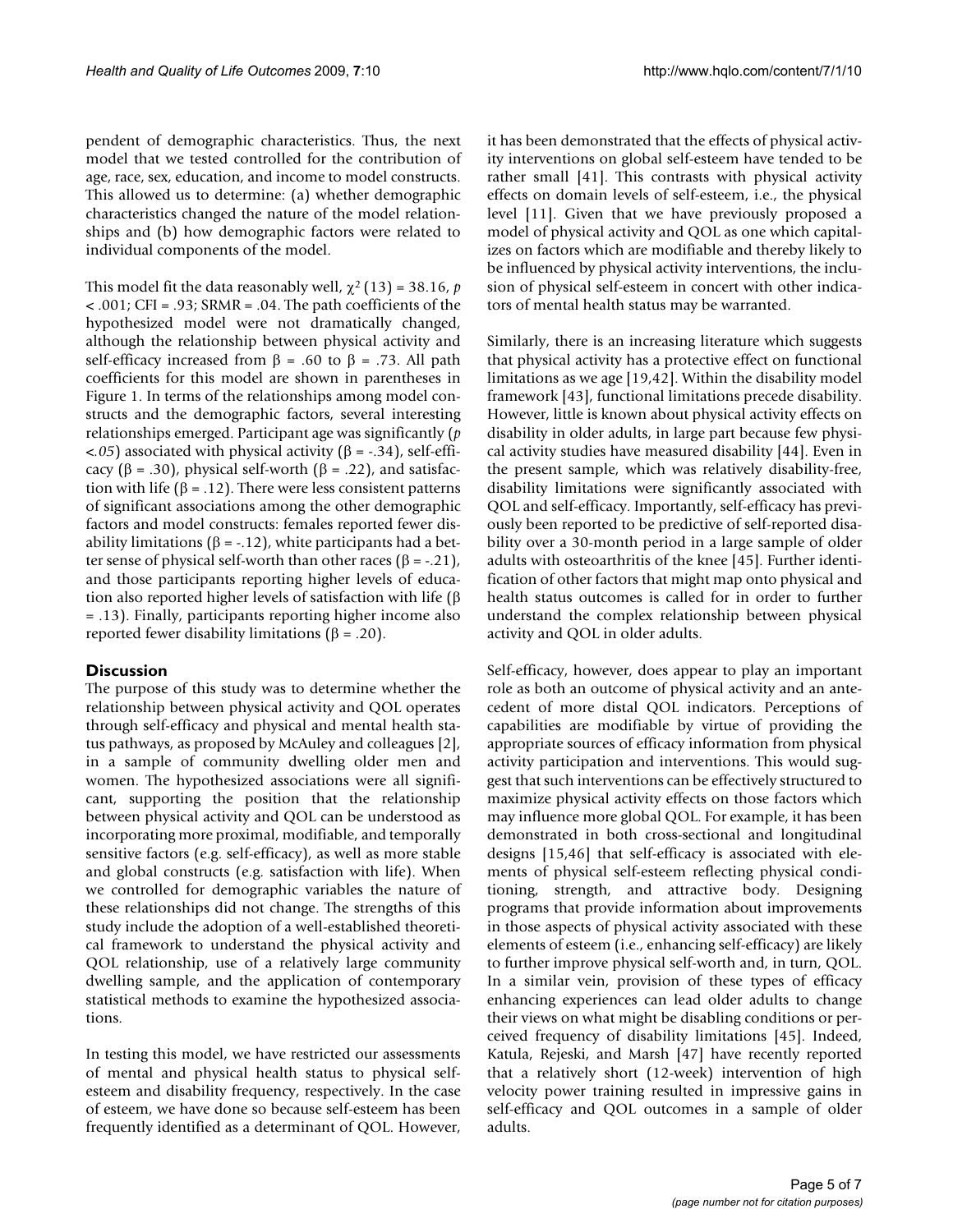Although our findings offer support for a social cognitive model of physical activity and QOL, it is not without its limitations. First, we acknowledge the cross-sectional nature of the data and therefore relationships must be interpreted cautiously. Prospective studies and randomized controlled exercise trials will be needed to determine how the proposed relationships among changes in model constructs hold up across time. Additionally, our analyses, with the exception of physical activity, were all conducted using manifest or measured constructs rather than latent variables. We believe that this is a necessity in the early stages of developing complex models of these relationships. Effectively determining which factors may or may not play an important role in representing the latent elements of physical and mental health status is necessary for further understanding their roles in this relationship. McAuley et al. [2] tested their model on a sample of older women, and although we include both males and females in our sample, the numbers of males included was substantially less than females. In this regard, our sample could be considered relatively homogenous and testing the model on more diverse samples is recommended.

# **Conclusion**

In conclusion, our findings support the role of self-efficacy in the relationship between physical activity and QOL, as well as an expanded QOL model including both health status indicators and global QOL. Given that the life expectancy of many countries continues to increase, a more comprehensive understanding of how we can enhance quality, as well as quantity of life would appear important. Physical activity has been consistently linked to disease risk reduction [28,48] but the manner in which it influences quality of life is not as well-understood.

Our findings have a number of implications for future research and practice. From an application perspective, self-efficacy appears to play an important role in the relationship between physical activity and quality of life. As a modifiable construct, physical activity programs that target sources of efficacy information (e.g., provision of successful experience, supportive feedback, and credible role models) are thereby likely to have a greater effect on efficacy and, in turn, enhance QOL. Such positive experiences may have implications for adherence to community exercise programs. We note that we have sampled only a few of the possible variables that act as mediators between physical activity and QOL. McAuley et al. [2] has suggested that more complex models continue to be tested. In addition, it will be important in future studies to determine whether different types of physical activity interventions differentially affect model relationships.

# **Competing interests**

The authors declare that they have no competing interests.

# **Authors' contributions**

SW, TW, EM have all made substantial contributions to conception and design, acquisition of data, analysis and interpretation of data, have been involved in drafting and revising the manuscripts, and given final approval of the version to be published.

# **Acknowledgements**

Edward McAuley is supported, in part, by a Shahid and Ann Carlson Khan Professorship in Applied Health Sciences and by a grant (#AG025667) from the National Institute on Aging.

#### **References**

- 1. Centers for Disease Control and Prevention and The Merck Company Foundation: *The State of Aging and Health in America 2007* Whitehouse Station: The Merck Company Foundation; 2007.
- 2. McAuley E, Konopack JF, Morris KS, Motl RW, Hu L, Doerksen SE, Rosengren K: **[Physical activity and functional limitations in](http://www.ncbi.nlm.nih.gov/entrez/query.fcgi?cmd=Retrieve&db=PubMed&dopt=Abstract&list_uids=16960230) [older women: influence of self-efficacy.](http://www.ncbi.nlm.nih.gov/entrez/query.fcgi?cmd=Retrieve&db=PubMed&dopt=Abstract&list_uids=16960230)** *J Gerontol B Psychol Sci Soc Sci* 2006, **61(5):**P270-P277.
- 3. Netz Y, Wu M, Becker BJ, Tenenbaum G: **[Physical activity and](http://www.ncbi.nlm.nih.gov/entrez/query.fcgi?cmd=Retrieve&db=PubMed&dopt=Abstract&list_uids=16029091) [psychological well-being in advanced age: a meta-analysis of](http://www.ncbi.nlm.nih.gov/entrez/query.fcgi?cmd=Retrieve&db=PubMed&dopt=Abstract&list_uids=16029091) [intervention studies.](http://www.ncbi.nlm.nih.gov/entrez/query.fcgi?cmd=Retrieve&db=PubMed&dopt=Abstract&list_uids=16029091)** *Psychol Aging* 2005, **20(2):**272-284.
- 4. Rejeski WJ, Mihalko SL: **Physical activity and quality of life in older adults.** *J Gerontol A Biol Sci Med Sci* 2001, **56A(Special Issue II):**23-35.
- 5. Stewart A, King A: **Evaluating the efficacy of physical activity for influencing quality of life outcomes in older adults.** *Ann Behav Med* 1991, **13(3):**108-116.
- 6. Diener E: **[Subjective well-being.](http://www.ncbi.nlm.nih.gov/entrez/query.fcgi?cmd=Retrieve&db=PubMed&dopt=Abstract&list_uids=6399758)** *Psychol Bull* 1984, **95:**542-575.
- 7. Bandura A: **[Editorial: The anatomy of stages of change.](http://www.ncbi.nlm.nih.gov/entrez/query.fcgi?cmd=Retrieve&db=PubMed&dopt=Abstract&list_uids=10170438)** *Am J Health Promot* 1997, **12(1):**8-10.
- 8. Motl RW, McAuley E, Snook EM, Gliottoni R: **[Physical activity and](http://www.ncbi.nlm.nih.gov/entrez/query.fcgi?cmd=Retrieve&db=PubMed&dopt=Abstract&list_uids=19085318) [quality of life in multiple sclerosis: intermediary roles of dis](http://www.ncbi.nlm.nih.gov/entrez/query.fcgi?cmd=Retrieve&db=PubMed&dopt=Abstract&list_uids=19085318)ability, fatigue, mood, pain, self-efficacy, and social support.** *Psychol Health Med* 2009, **14(1):**111-24.
- 9. Elavsky S, McAuley E, Motl R, Konopack JF, Marquez DX, Hu L, Jerome GJ, Diener E: **[Physical activity enhances long-term quality](http://www.ncbi.nlm.nih.gov/entrez/query.fcgi?cmd=Retrieve&db=PubMed&dopt=Abstract&list_uids=16173910) [of life in older adults: efficacy, esteem and affective influ](http://www.ncbi.nlm.nih.gov/entrez/query.fcgi?cmd=Retrieve&db=PubMed&dopt=Abstract&list_uids=16173910)[ences.](http://www.ncbi.nlm.nih.gov/entrez/query.fcgi?cmd=Retrieve&db=PubMed&dopt=Abstract&list_uids=16173910)** *Ann Behav Med* 2005, **30(2):**138-145.
- 10. Marsh H, Shavelson R: **Self-concept: its multifaceted hierarchical structure.** *Educational Psychologist* 1985, **20:**107-123.
- 11. Sonstroem R, Harlow L, Josephs L: **Exercise and self-esteem: validity of model expansion and exercise associations.** *J Sport Exerc Psychol* 1994, **16:**29-42.
- 12. McAuley E, Blissmer B, Katula J, Duncan SC, Mihalko SL: **[Physical](http://www.ncbi.nlm.nih.gov/entrez/query.fcgi?cmd=Retrieve&db=PubMed&dopt=Abstract&list_uids=10962706) [activity, self-esteem, and self efficacy relationships in older](http://www.ncbi.nlm.nih.gov/entrez/query.fcgi?cmd=Retrieve&db=PubMed&dopt=Abstract&list_uids=10962706) [adults: a randomized controlled trial.](http://www.ncbi.nlm.nih.gov/entrez/query.fcgi?cmd=Retrieve&db=PubMed&dopt=Abstract&list_uids=10962706)** *Ann Behav Med* 2000, **22(2):**131-139.
- 13. Diener E, Diener M: **[Cross-cultural correlates of life satisfac](http://www.ncbi.nlm.nih.gov/entrez/query.fcgi?cmd=Retrieve&db=PubMed&dopt=Abstract&list_uids=7738768)[tion and self-esteem.](http://www.ncbi.nlm.nih.gov/entrez/query.fcgi?cmd=Retrieve&db=PubMed&dopt=Abstract&list_uids=7738768)** *J Pers Soc Psychol* 1995, **68(4):**653-663.
- 14. Lachman M, Weaver S, Bandura M, Elliott E, Lewkowicz C: **[Improv](http://www.ncbi.nlm.nih.gov/entrez/query.fcgi?cmd=Retrieve&db=PubMed&dopt=Abstract&list_uids=1512434 )[ing memory and control beliefs through cognitive restruc](http://www.ncbi.nlm.nih.gov/entrez/query.fcgi?cmd=Retrieve&db=PubMed&dopt=Abstract&list_uids=1512434 )**[turing and self-generated strategies.](http://www.ncbi.nlm.nih.gov/entrez/query.fcgi?cmd=Retrieve&db=PubMed&dopt=Abstract&list_uids=1512434 ) **47:**293-299.
- 15. McAuley E, Blissmer B: **[Self-efficacy determinants and conse](http://www.ncbi.nlm.nih.gov/entrez/query.fcgi?cmd=Retrieve&db=PubMed&dopt=Abstract&list_uids=10902091)quences** of physical activity. **28(2):**85-88.
- 16. U.S. Census Bureau: *2000 Census of Population and Housing, Demographic Profile* Atlanta: U.S. Census Bureau; 2000.
- 17. Vita AJ, Terry RB, Hubert HB, Fries JF: **[Aging, health risks, and](http://www.ncbi.nlm.nih.gov/entrez/query.fcgi?cmd=Retrieve&db=PubMed&dopt=Abstract&list_uids=9535669) [cumulative disability.](http://www.ncbi.nlm.nih.gov/entrez/query.fcgi?cmd=Retrieve&db=PubMed&dopt=Abstract&list_uids=9535669)** *N Engl J Med* 1998, **338:**1035-1041.
- 18. Leveille SG, Guralnik JM, Ferrucci L, Langlois JA: **[Aging successfully](http://www.ncbi.nlm.nih.gov/entrez/query.fcgi?cmd=Retrieve&db=PubMed&dopt=Abstract&list_uids=10192313) [until death in old age: opportunities for increasing active life](http://www.ncbi.nlm.nih.gov/entrez/query.fcgi?cmd=Retrieve&db=PubMed&dopt=Abstract&list_uids=10192313) [expectancy.](http://www.ncbi.nlm.nih.gov/entrez/query.fcgi?cmd=Retrieve&db=PubMed&dopt=Abstract&list_uids=10192313)** *Am J Epidemiol* 1999, **149(7):**654-664.
- 19. Keysor JJ: **Does late-life physical activity or exercise prevent or minimize disablement? A critical review of scientific evidence.** *Prev Med* 2003, **25(3):**129-136.